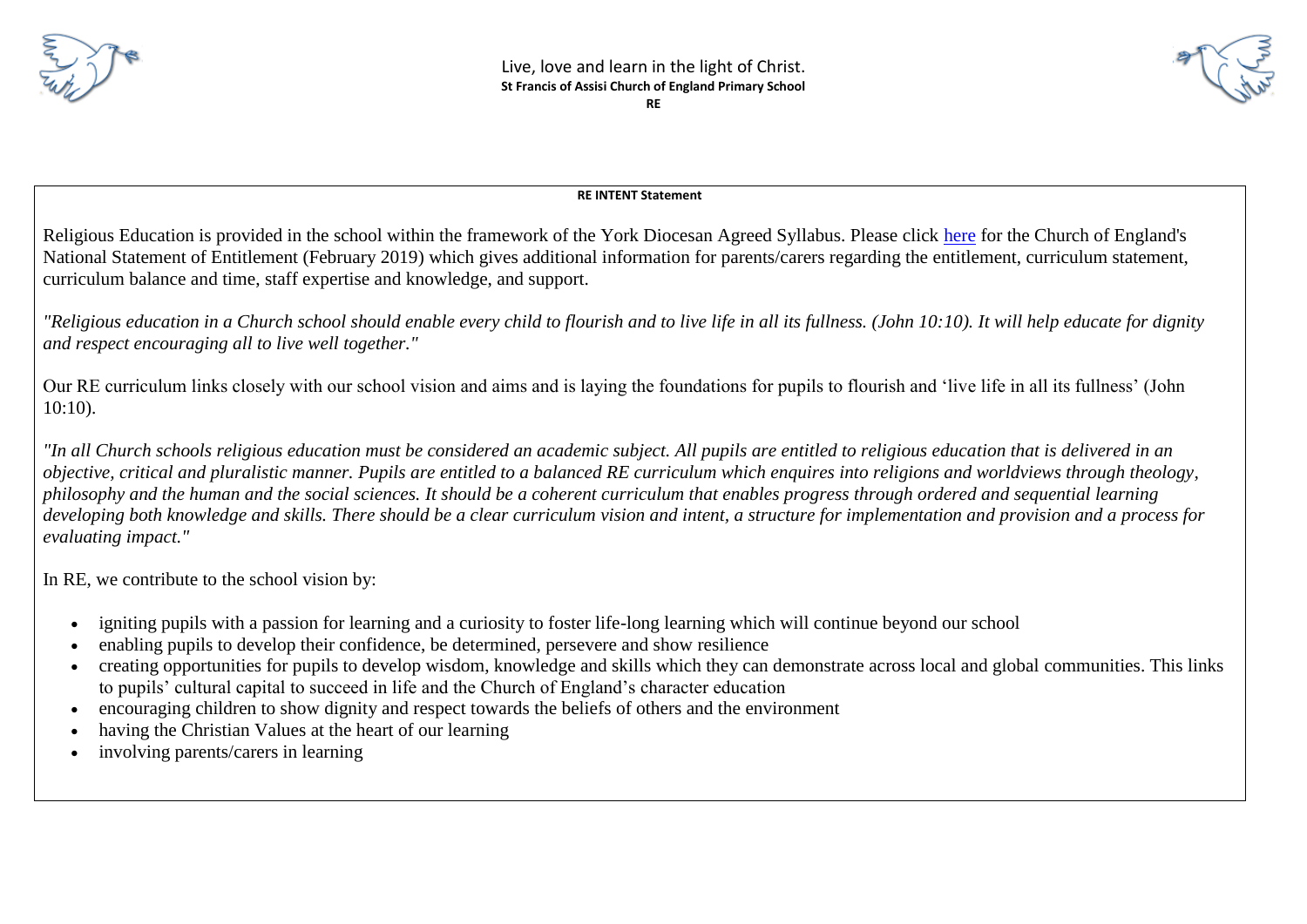

## Live, love and learn in the light of Christ. **St Francis of Assisi Church of England Primary School**



#### **RE**

### **NATIONAL CURRICULM Agreed syllabus York and Leeds Diocese Curriculum 2017 End of phase outcomes**

|                                                                                                                                                                                                                                                                                                                                                                                                                                                                                 | <b>EYFS</b>                                                                                                                                                                                                                                                                                                                                                                                                                                                                                                                                                              | Key stage 1                                                                                                                                                                                                                                                               | <b>Lower KEY STAGE 2</b>                                                                                                                                                                                                                                                                                                                                                                                                                          | <b>Upper KEY STAGE 2</b>                                                                                                                                                                                                                                                                                                                                                                                                                                                                                                                        |  |
|---------------------------------------------------------------------------------------------------------------------------------------------------------------------------------------------------------------------------------------------------------------------------------------------------------------------------------------------------------------------------------------------------------------------------------------------------------------------------------|--------------------------------------------------------------------------------------------------------------------------------------------------------------------------------------------------------------------------------------------------------------------------------------------------------------------------------------------------------------------------------------------------------------------------------------------------------------------------------------------------------------------------------------------------------------------------|---------------------------------------------------------------------------------------------------------------------------------------------------------------------------------------------------------------------------------------------------------------------------|---------------------------------------------------------------------------------------------------------------------------------------------------------------------------------------------------------------------------------------------------------------------------------------------------------------------------------------------------------------------------------------------------------------------------------------------------|-------------------------------------------------------------------------------------------------------------------------------------------------------------------------------------------------------------------------------------------------------------------------------------------------------------------------------------------------------------------------------------------------------------------------------------------------------------------------------------------------------------------------------------------------|--|
| Element 1: Making sense of beliefs<br>Identifying and making sense of<br>religious and non-religious concepts<br>and beliefs understanding what these<br>beliefs mean within their traditions;<br>recognising how and why sources of<br>authority (such as texts) are used,<br>expressed and interpreted in different<br>ways, and developing skills of<br>interpretation. Identify the core beliefs<br>and concepts studied and give a simple<br>description of what they mean | Children in EYFS should :<br>encounter religions and<br>worldviews through special<br>people, books, times, places and<br>objects and by visiting places of<br>worship.<br>should listen to and talk about<br>stories.<br>$\bullet$<br>be introduced to subject specific<br>words and use all their senses to<br>explore beliefs, practices and<br>forms of expression.<br>ask questions and reflect on their<br>$\bullet$<br>own feelings and experiences.<br>use their imagination and<br>$\bullet$<br>curiosity to develop their<br>appreciation of and wonder at the | Give examples of how stories<br>$\bullet$<br>show what people believe (e.g.<br>the meaning behind a festival)<br>Give clear, simple accounts of<br>$\bullet$<br>what stories and other texts mean<br>to believers                                                         | Identify and describe the core<br>beliefs and concepts studied<br>Make clear links between<br>$\bullet$<br>texts/sources of authority and the<br>key concepts studied<br>Offer informed suggestions about<br>what texts/sources of authority<br>might mean and give examples of<br>what these sources mean to<br>believers                                                                                                                        | Identify and explain the core<br>$\bullet$<br>beliefs and concepts studied,<br>using examples from<br>texts/sources of authority in<br>religions<br>Describe examples of ways in<br>$\bullet$<br>which people use texts/sources of<br>authority to make sense of core<br>beliefs and concepts<br>Taking account of the context(s),<br>$\bullet$<br>suggest meanings for<br>texts/sources of authority<br>studied, comparing their ideas<br>with ways in which believers<br>interpret them, showing<br>awareness of different<br>interpretations |  |
| <b>Element 2: Understanding the impact</b><br>Examining how and why people put<br>their beliefs into action in diverse<br>ways, within their everyday lives,<br>within their communities and in the<br>wider world.                                                                                                                                                                                                                                                             | world in which they live.<br>These experiences form the<br>foundation for the achievement of the<br>end of Key Stage 1 Phase Outcomes                                                                                                                                                                                                                                                                                                                                                                                                                                    | Give examples of how people use<br>$\bullet$<br>stories, texts and teachings to<br>guide their beliefs and actions,<br>individually and as communities<br>Give examples of ways in which<br>$\bullet$<br>believers put their beliefs into<br>practice                     | Make simple links between<br>$\bullet$<br>stories, teachings and concepts<br>studied and how people live,<br>individually and in communities<br>Describe how people show their<br>beliefs in how they worship and in<br>the way they live<br>Identify some differences in how<br>$\bullet$<br>people put their beliefs into<br>practice                                                                                                           | Make clear connections between<br>$\bullet$<br>what people believe and how<br>they live, individually and in<br>communities.<br>$\bullet$<br>Using evidence and examples,<br>show how and why people put<br>their beliefs into practice in<br>different ways, e.g. in different<br>communities, denominations or<br>cultures                                                                                                                                                                                                                    |  |
| <b>Element 3: Making connections</b><br>Reasoning about, reflecting on,<br>evaluating and connecting the<br>concepts, beliefs and practices studied;<br>allowing pupils to challenge ideas, and<br>the ideas to challenge pupils' thinking;<br>discerning possible connections<br>between these ideas and pupils' own<br>lives and ways of understanding the<br>world.                                                                                                          | $\bullet$                                                                                                                                                                                                                                                                                                                                                                                                                                                                                                                                                                | Think, talk and ask questions<br>$\bullet$<br>about whether the ideas they<br>have been studying have<br>something to say to them<br>Give a good reason for the views<br>$\bullet$<br>they have and the connections<br>they make.<br>Talk about what they have<br>learned | Raise important questions and<br>suggest answers about how far<br>the beliefs and practices studied<br>might make a difference to how<br>pupils think and live<br>Make links between some of the<br>$\bullet$<br>beliefs and practices studied and<br>life in the world today, expressing<br>some ideas of their own clearly<br>Give good reasons for the views<br>$\bullet$<br>they have and the connections<br>they make 2 Talk about what they | Make connections between the<br>$\bullet$<br>beliefs and practices studied,<br>evaluating and explaining their<br>importance to different people<br>(e.g. believers and atheists)<br>$\bullet$<br>Reflect on and articulate lessons<br>people might gain from the<br>beliefs/practices studied,<br>including their own responses,<br>recognising that others may think<br>differently.                                                                                                                                                          |  |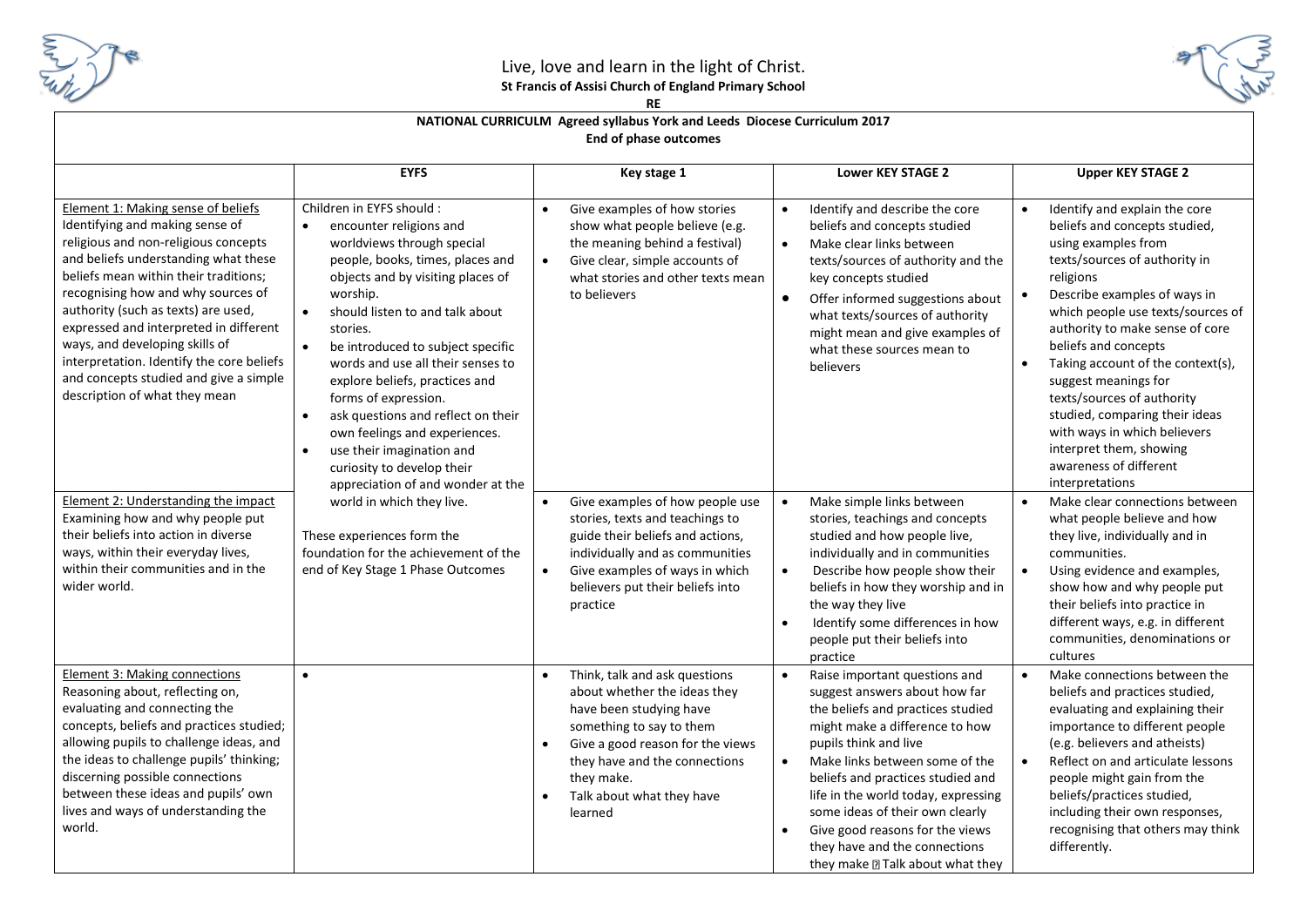

# Live, love and learn in the light of Christ. **St Francis of Assisi Church of England Primary School**



**RE** 

|  | have learned and if they have | Consider and weigh up how ideas      |  |
|--|-------------------------------|--------------------------------------|--|
|  | changed their thinking        | studied in this unit relate to their |  |
|  |                               | own experiences and experiences      |  |
|  |                               | of the world today, developing       |  |
|  |                               | insights of their own and giving     |  |
|  |                               | good reasons for the views they      |  |
|  |                               | have and the connections they        |  |
|  |                               | make                                 |  |
|  |                               | Talk about what they have            |  |
|  |                               | learned, how their thinking may      |  |
|  |                               | have changed and why                 |  |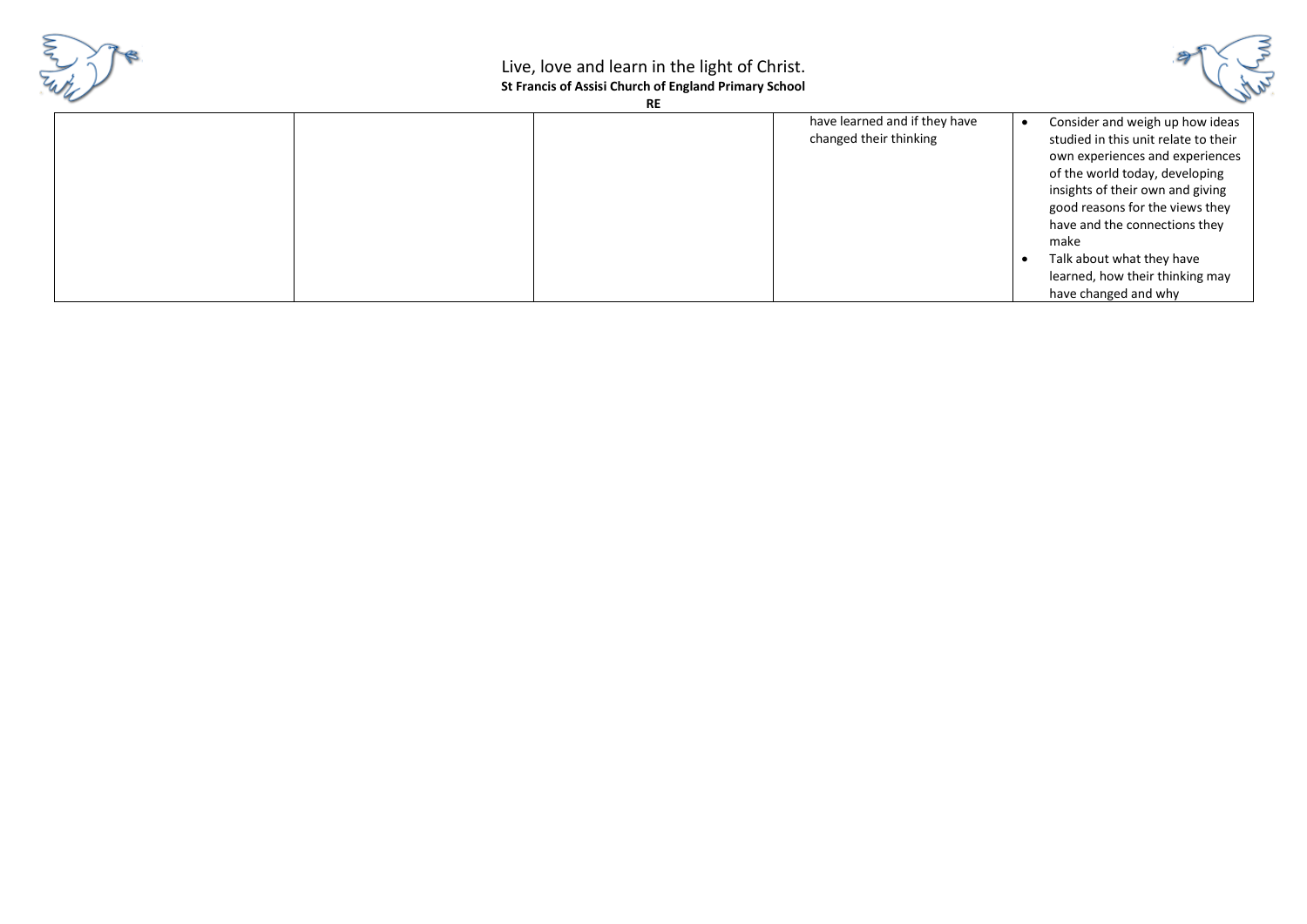



| Year           | <b>Autumn 1</b>                                                                                                                                                | <b>Autumn 2</b>                                                                              | <b>Spring 1</b>                                                                                                                                                        | <b>Spring 2</b>                                                                                                               | Summer 1                                                                                                                                                                                                                          | <b>Summer 2</b>                                                                                                                                                                                  |
|----------------|----------------------------------------------------------------------------------------------------------------------------------------------------------------|----------------------------------------------------------------------------------------------|------------------------------------------------------------------------------------------------------------------------------------------------------------------------|-------------------------------------------------------------------------------------------------------------------------------|-----------------------------------------------------------------------------------------------------------------------------------------------------------------------------------------------------------------------------------|--------------------------------------------------------------------------------------------------------------------------------------------------------------------------------------------------|
| <b>EYFS</b>    | Being special: where do we belong? - P21 of York<br><b>Syllabus</b><br>Why do Christians perform nativity plays at Christmas?<br><b>UC</b> - Incarnation       |                                                                                              | Which stories are special and why? - P23 of York<br><b>Syllabus</b><br>Why do Christians put a cross in an Easter garden? UC<br>- Salvation                            |                                                                                                                               | Which places are special and why? - P22 of York Syllabus<br>Why is the word God so important to Christians? UC - God                                                                                                              |                                                                                                                                                                                                  |
| $\mathbf{1}$   | What do Christians believe<br>God is like? (4-6 hours) UC -<br>God                                                                                             | What does Christmas<br>mean to Christians? (4-6<br>hrs) UC - Incarnation                     | What is the 'good news'<br>Christians believe Jesus<br>brings? (6-8 hrs) UC - Gospel                                                                                   | What does Easter<br>mean to Christians? (4-<br>6 hrs) UC - Salvation                                                          | Who is a Muslim and what do they believe? (12 hrs) - P29-30 of<br>York Syllabus                                                                                                                                                   |                                                                                                                                                                                                  |
| $\overline{2}$ | Who am I? What does it<br>mean to belong? (6 hrs) -<br>P31-32 of York Syllabus<br>(comparing beliefs and<br>practices between different<br>faiths and beliefs) | What does Christmas<br>mean to Christians? (4-6<br>hrs) UC - Incarnation<br>(Digging Deeper) | Who do Christians say made<br>the world? (6-8 hrs) UC -<br>Creation                                                                                                    | What does Easter<br>mean to Christians? (4-<br>6 hrs) UC - Salvation<br>(Digging Deeper)                                      | What makes some places<br>sacred to believers? (8-10 hrs)<br>P33-34 of York Syllabus<br>(comparing beliefs and<br>practices between different<br>faiths and beliefs)                                                              | How should we care for the world<br>and for others, and why does it<br>matter? (6-8 hrs) P35-36 of York<br>Syllabus (comparing beliefs and<br>practices between different<br>faiths and beliefs) |
| $\overline{3}$ | What does it mean to be a Sikh in Britain today? (10-12<br>hrs) P42-43 of York Syllabus                                                                        |                                                                                              | What is it like to follow<br>God? (6-10 hrs) UC - People<br>of God                                                                                                     | Why do Christians call<br>the day Jesus died<br>'Good Friday'? (4-6 hrs)<br><b>UC</b> - Salvation                             | What are the deeper meanings of festivals? (12 hrs) - P44-45 of<br>York Syllabus (comparing beliefs and practices between different<br>faiths and beliefs)                                                                        |                                                                                                                                                                                                  |
| $\overline{4}$ | What is the Trinity? (6-8 hrs)<br><b>UC</b> - Incarnation                                                                                                      | What kind of world did<br>Jesus want? (6-8 hrs) UC<br>$-$ Gospel                             | Who do Christians learn<br>from the Creation story? (6-<br>8 hrs) UC - Creation                                                                                        | Why do Christians call<br>the day Jesus died<br>'Good<br>Friday'?/Forgiveness<br>(4-6 hrs) UC - Salvation<br>(Digging Deeper) | How and why do believers show their commitments during the<br>journey of life? (8-10 hrs) P46-47 of York Syllabus (comparing<br>beliefs and practices between different faiths and beliefs -<br><b>Christianity with Sikhism)</b> |                                                                                                                                                                                                  |
| 5              | What does it mean if God is<br>holy and loving? (4-6 hrs) UC<br>- God                                                                                          | Was Jesus the Messiah?<br>(4-6 hrs) UC - Incarnation                                         | What would Jesus do? (4-6<br>hrs) UC - Gospel                                                                                                                          | What did Jesus do to<br>save human beings?<br>(4-6 hrs) UC - Salvation                                                        | How do religions help people<br>live through good times and<br>bad times? (4-6 hrs) P62-63 of<br><b>York Syllabus (comparing</b><br>beliefs and practices<br>between different faiths and<br>beliefs)                             | Why do some people believe in<br>God and some people not? P56-<br>57 of York Syllabus (secular/non-<br>religious world views)                                                                    |
| 6              | Creation and science:<br>conflicting or<br>complementary? (4-6 hrs)<br><b>UC</b> - Creation                                                                    | What kind of king is<br>Jesus? (4-6 hrs) UC -<br>Gospel                                      | Why is pilgrimage important<br>to some religious believers?<br>P60-61 of York Syllabus<br>(comparing beliefs and<br>practices between different<br>faiths and beliefs) | What difference does<br>the Resurrection make<br>for Christians? (4-6 hrs)<br>UC-Salvation                                    | What does it mean for a Jewish person to follow God? (10-12 hrs)<br>P54-55 of York Syllabus                                                                                                                                       |                                                                                                                                                                                                  |